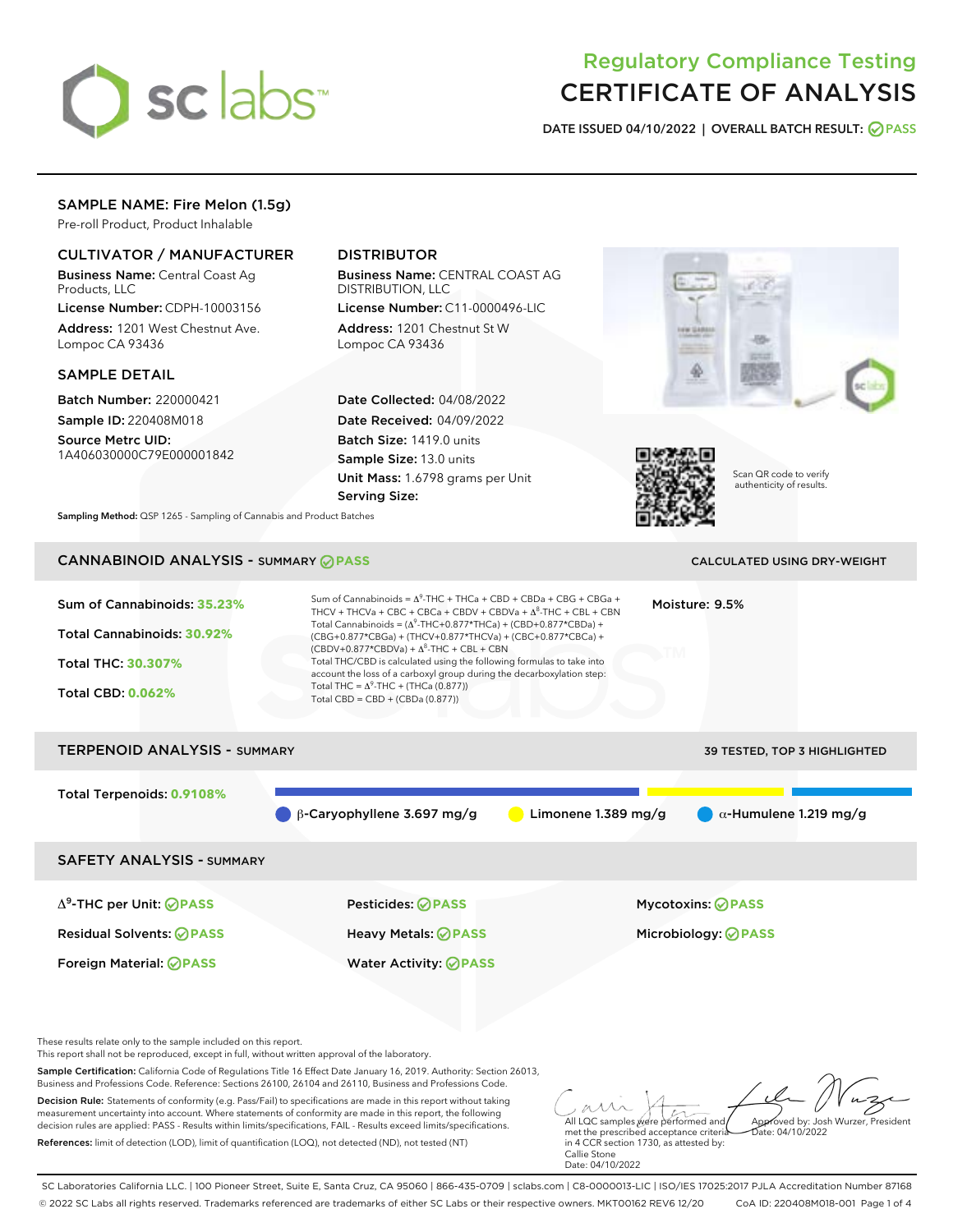



FIRE MELON (1.5G) | DATE ISSUED 04/10/2022 | OVERALL BATCH RESULT:  $\bigcirc$  PASS

## CANNABINOID TEST RESULTS - 04/10/2022 2 PASS

Tested by high-performance liquid chromatography with diode-array detection (HPLC-DAD). Calculated using Dry-Weight. **Method:** QSP 1157 - Analysis of Cannabinoids by HPLC-DAD

#### TOTAL CANNABINOIDS: **30.92%**

Total Cannabinoids (Total THC) + (Total CBD) + (Total CBG) + (Total THCV) + (Total CBC) +  $(Total$  CBDV) +  $\Delta$ <sup>8</sup>-THC + CBL + CBN

TOTAL THC: **30.307%** Total THC (Δ<sup>9</sup> -THC+0.877\*THCa)

TOTAL CBD: **0.062%**

Total CBD (CBD+0.877\*CBDa)

TOTAL CBG: 0.29% Total CBG (CBG+0.877\*CBGa)

TOTAL THCV: 0.152% Total THCV (THCV+0.877\*THCVa)

TOTAL CBC: 0.114% Total CBC (CBC+0.877\*CBCa)

TOTAL CBDV: ND Total CBDV (CBDV+0.877\*CBDVa)

| <b>COMPOUND</b>  | LOD/LOQ<br>(mg/g)          | <b>MEASUREMENT</b><br><b>UNCERTAINTY</b><br>(mg/g) | <b>RESULT</b><br>(mg/g) | <b>RESULT</b><br>(%) |
|------------------|----------------------------|----------------------------------------------------|-------------------------|----------------------|
| <b>THCa</b>      | 0.05 / 0.14                | ±6.857                                             | 342.86                  | 34.286               |
| <b>CBGa</b>      | 0.1 / 0.2                  | ±0.13                                              | 3.3                     | 0.33                 |
| $\Lambda^9$ -THC | 0.06 / 0.26                | ±0.064                                             | 2.38                    | 0.238                |
| <b>THCVa</b>     | 0.07/0.20                  | ±0.064                                             | 1.73                    | 0.173                |
| <b>CBCa</b>      | 0.07/0.28                  | ±0.050                                             | 1.30                    | 0.130                |
| <b>CBDa</b>      | 0.02 / 0.19                | ±0.016                                             | 0.71                    | 0.071                |
| $\Lambda^8$ -THC | 0.1 / 0.4                  | N/A                                                | <b>ND</b>               | <b>ND</b>            |
| <b>THCV</b>      | 0.1/0.2                    | N/A                                                | <b>ND</b>               | <b>ND</b>            |
| <b>CBD</b>       | 0.07/0.29                  | N/A                                                | <b>ND</b>               | <b>ND</b>            |
| <b>CBDV</b>      | 0.04/0.15                  | N/A                                                | <b>ND</b>               | <b>ND</b>            |
| <b>CBDVa</b>     | 0.03 / 0.53                | N/A                                                | <b>ND</b>               | <b>ND</b>            |
| <b>CBG</b>       | 0.06/0.19                  | N/A                                                | <b>ND</b>               | <b>ND</b>            |
| <b>CBL</b>       | 0.06 / 0.24                | N/A                                                | <b>ND</b>               | <b>ND</b>            |
| <b>CBN</b>       | 0.1/0.3                    | N/A                                                | <b>ND</b>               | <b>ND</b>            |
| <b>CBC</b>       | 0.2 / 0.5                  | N/A                                                | <b>ND</b>               | <b>ND</b>            |
|                  | <b>SUM OF CANNABINOIDS</b> |                                                    | $352.3$ mg/g            | 35.23%               |

#### **UNIT MASS: 1.6798 grams per Unit**

| $\Delta^9$ -THC per Unit               | 1100 per-package limit | $4.00$ mg/unit | <b>PASS</b> |
|----------------------------------------|------------------------|----------------|-------------|
| <b>Total THC per Unit</b>              |                        | 509.10 mg/unit |             |
| <b>CBD per Unit</b>                    |                        | <b>ND</b>      |             |
| <b>Total CBD per Unit</b>              |                        | $1.04$ mg/unit |             |
| <b>Sum of Cannabinoids</b><br>per Unit |                        | 591.8 mg/unit  |             |
| <b>Total Cannabinoids</b><br>per Unit  |                        | 519.5 mg/unit  |             |

#### **MOISTURE TEST RESULT**

9.5% Tested 04/09/2022 Method: QSP 1224 - Loss on Drying (Moisture)

## TERPENOID TEST RESULTS - 04/10/2022

Terpene analysis utilizing gas chromatography-flame ionization detection (GC-FID). **Method:** QSP 1192 - Analysis of Terpenoids by GC-FID

| <b>COMPOUND</b>         | LOD/LOQ<br>(mg/g) | <b>MEASUREMENT</b><br><b>UNCERTAINTY</b><br>(mg/g) | <b>RESULT</b><br>(mg/g)                         | <b>RESULT</b><br>$(\%)$ |
|-------------------------|-------------------|----------------------------------------------------|-------------------------------------------------|-------------------------|
| β-Caryophyllene         | 0.004 / 0.012     | ±0.1024                                            | 3.697                                           | 0.3697                  |
| Limonene                | 0.005 / 0.016     | ±0.0154                                            | 1.389                                           | 0.1389                  |
| $\alpha$ -Humulene      | 0.009 / 0.029     | ±0.0305                                            | 1.219                                           | 0.1219                  |
| <b>Myrcene</b>          | 0.008 / 0.025     | ±0.0080                                            | 0.803                                           | 0.0803                  |
| trans-β-Farnesene       | 0.008 / 0.025     | ±0.0123                                            | 0.447                                           | 0.0447                  |
| Linalool                | 0.009/0.032       | ±0.0083                                            | 0.280                                           | 0.0280                  |
| Fenchol                 | 0.010 / 0.034     | ±0.0081                                            | 0.270                                           | 0.0270                  |
| Terpineol               | 0.009 / 0.031     | ±0.0114                                            | 0.238                                           | 0.0238                  |
| β-Pinene                | 0.004 / 0.014     | ±0.0014                                            | 0.162                                           | 0.0162                  |
| Nerolidol               | 0.006 / 0.019     | ±0.0072                                            | 0.147                                           | 0.0147                  |
| Caryophyllene<br>Oxide  | 0.010 / 0.033     | ±0.0028                                            | 0.079                                           | 0.0079                  |
| Terpinolene             | 0.008 / 0.026     | ±0.0011                                            | 0.071                                           | 0.0071                  |
| <b>Borneol</b>          | 0.005 / 0.016     | ±0.0023                                            | 0.069                                           | 0.0069                  |
| $\alpha$ -Pinene        | 0.005 / 0.017     | ±0.0005                                            | 0.068                                           | 0.0068                  |
| Valencene               | 0.009 / 0.030     | ±0.0036                                            | 0.067                                           | 0.0067                  |
| $\alpha$ -Bisabolol     | 0.008 / 0.026     | ±0.0018                                            | 0.043                                           | 0.0043                  |
| <b>B-Ocimene</b>        | 0.006 / 0.020     | ±0.0008                                            | 0.032                                           | 0.0032                  |
| Camphene                | 0.005 / 0.015     | ±0.0002                                            | 0.017                                           | 0.0017                  |
| Geraniol                | 0.002 / 0.007     | ±0.0003                                            | 0.010                                           | 0.0010                  |
| Fenchone                | 0.009 / 0.028     | N/A                                                | <loq< th=""><th><loq< th=""></loq<></th></loq<> | <loq< th=""></loq<>     |
| Guaiol                  | 0.009 / 0.030     | N/A                                                | <loq< th=""><th><loq< th=""></loq<></th></loq<> | <loq< th=""></loq<>     |
| Sabinene                | 0.004 / 0.014     | N/A                                                | <b>ND</b>                                       | <b>ND</b>               |
| $\alpha$ -Phellandrene  | 0.006 / 0.020     | N/A                                                | ND                                              | <b>ND</b>               |
| $\Delta^3$ -Carene      | 0.005 / 0.018     | N/A                                                | <b>ND</b>                                       | <b>ND</b>               |
| $\alpha$ -Terpinene     | 0.005 / 0.017     | N/A                                                | ND                                              | <b>ND</b>               |
| p-Cymene                | 0.005 / 0.016     | N/A                                                | ND                                              | <b>ND</b>               |
| Eucalyptol              | 0.006 / 0.018     | N/A                                                | ND                                              | <b>ND</b>               |
| $\gamma$ -Terpinene     | 0.006 / 0.018     | N/A                                                | ND                                              | <b>ND</b>               |
| Sabinene Hydrate        | 0.006 / 0.022     | N/A                                                | <b>ND</b>                                       | <b>ND</b>               |
| Isopulegol              | 0.005 / 0.016     | N/A                                                | <b>ND</b>                                       | <b>ND</b>               |
| Camphor                 | 0.006 / 0.019     | N/A                                                | ND                                              | ND                      |
| Isoborneol              | 0.004 / 0.012     | N/A                                                | ND                                              | ND                      |
| Menthol                 | 0.008 / 0.025     | N/A                                                | ND                                              | ND                      |
| Nerol                   | 0.003 / 0.011     | N/A                                                | ND                                              | ND                      |
| Citronellol             | 0.003 / 0.010     | N/A                                                | ND                                              | ND                      |
| Pulegone                | 0.003 / 0.011     | N/A                                                | ND                                              | ND                      |
| <b>Geranyl Acetate</b>  | 0.004 / 0.014     | N/A                                                | ND                                              | ND                      |
| $\alpha$ -Cedrene       | 0.005 / 0.016     | N/A                                                | ND                                              | ND                      |
| Cedrol                  | 0.008 / 0.027     | N/A                                                | ND                                              | <b>ND</b>               |
| <b>TOTAL TERPENOIDS</b> |                   |                                                    | 9.108 mg/g                                      | 0.9108%                 |

SC Laboratories California LLC. | 100 Pioneer Street, Suite E, Santa Cruz, CA 95060 | 866-435-0709 | sclabs.com | C8-0000013-LIC | ISO/IES 17025:2017 PJLA Accreditation Number 87168 © 2022 SC Labs all rights reserved. Trademarks referenced are trademarks of either SC Labs or their respective owners. MKT00162 REV6 12/20 CoA ID: 220408M018-001 Page 2 of 4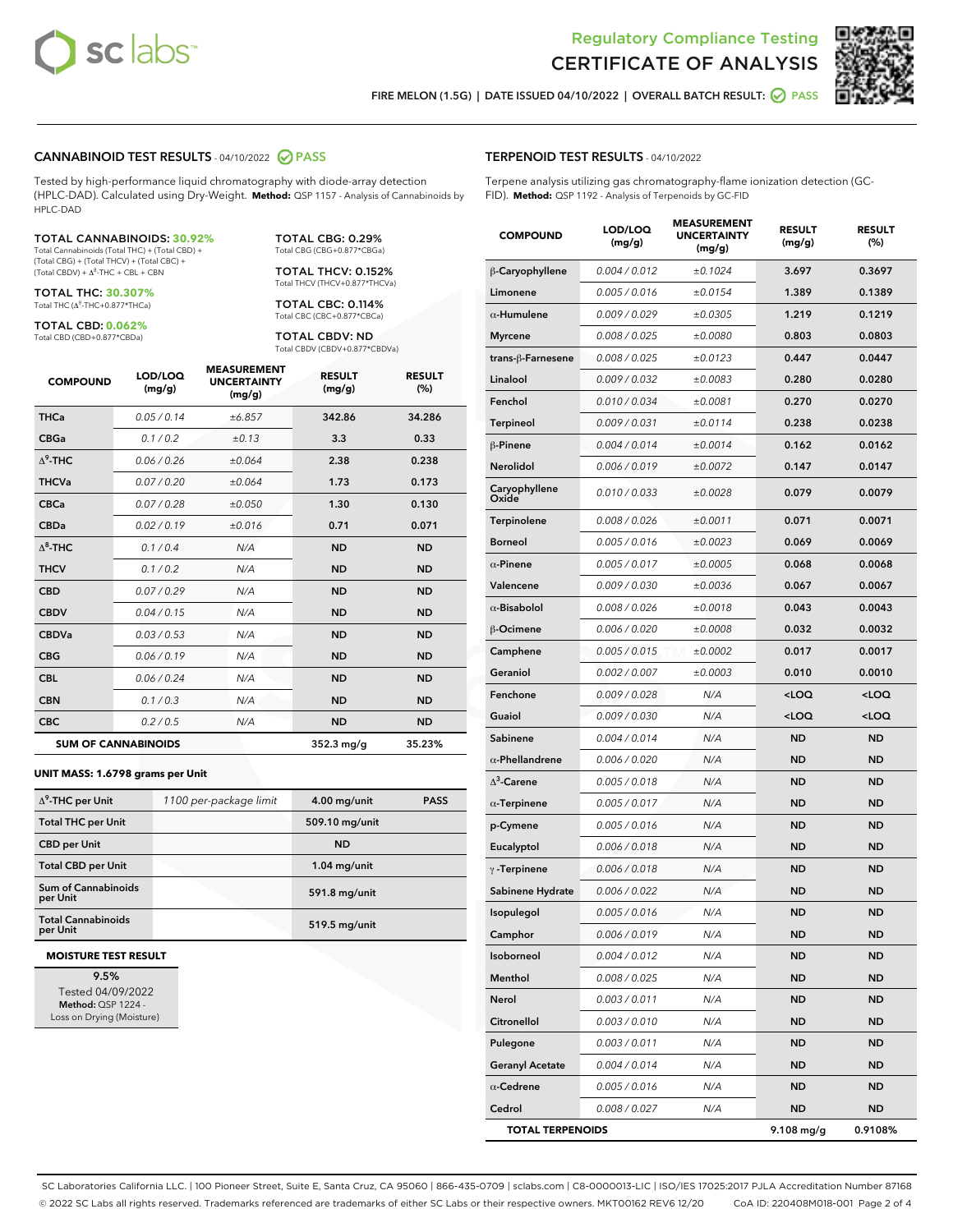



FIRE MELON (1.5G) | DATE ISSUED 04/10/2022 | OVERALL BATCH RESULT:  $\bigcirc$  PASS

# CATEGORY 1 PESTICIDE TEST RESULTS - 04/10/2022 2 PASS

Pesticide and plant growth regulator analysis utilizing high-performance liquid chromatography-mass spectrometry (HPLC-MS) or gas chromatography-mass spectrometry (GC-MS). \*GC-MS utilized where indicated. **Method:** QSP 1212 - Analysis of Pesticides and Mycotoxins by LC-MS or QSP 1213 - Analysis of Pesticides by GC-MS

| 0.03 / 0.08<br>Aldicarb<br>$\ge$ LOD<br>N/A<br><b>ND</b><br>Carbofuran<br>0.02/0.05<br>$>$ LOD<br>N/A<br><b>ND</b> | <b>PASS</b><br><b>PASS</b> |
|--------------------------------------------------------------------------------------------------------------------|----------------------------|
|                                                                                                                    |                            |
|                                                                                                                    |                            |
| Chlordane*<br>0.03 / 0.08<br>N/A<br><b>ND</b><br>$\ge$ LOD                                                         | <b>PASS</b>                |
| 0.03/0.10<br><b>ND</b><br>Chlorfenapyr*<br>$\ge$ LOD<br>N/A                                                        | <b>PASS</b>                |
| 0.02/0.06<br>N/A<br><b>ND</b><br>Chlorpyrifos<br>$\ge$ LOD                                                         | <b>PASS</b>                |
| Coumaphos<br>0.02 / 0.07<br>$\geq$ LOD<br>N/A<br><b>ND</b>                                                         | <b>PASS</b>                |
| Daminozide<br>0.02 / 0.07<br>$>$ LOD<br>N/A<br><b>ND</b>                                                           | <b>PASS</b>                |
| <b>Dichlorvos</b><br>0.03 / 0.09<br>N/A<br>$\ge$ LOD<br><b>ND</b><br>(DDVP)                                        | <b>PASS</b>                |
| Dimethoate<br>0.03/0.08<br>N/A<br><b>ND</b><br>$>$ LOD                                                             | <b>PASS</b>                |
| 0.03/0.10<br><b>ND</b><br>Ethoprophos<br>$>$ LOD<br>N/A                                                            | <b>PASS</b>                |
| 0.02 / 0.06<br>N/A<br><b>ND</b><br>Etofenprox<br>$\ge$ LOD                                                         | <b>PASS</b>                |
| 0.03 / 0.08<br>N/A<br><b>ND</b><br>Fenoxycarb<br>$\ge$ LOD                                                         | <b>PASS</b>                |
| 0.03 / 0.08<br>$\ge$ LOD<br>N/A<br><b>ND</b><br>Fipronil                                                           | <b>PASS</b>                |
| Imazalil<br>0.02 / 0.06<br>$>$ LOD<br>N/A<br><b>ND</b>                                                             | <b>PASS</b>                |
| <b>Methiocarb</b><br>0.02 / 0.07<br>$\ge$ LOD<br>N/A<br><b>ND</b>                                                  | <b>PASS</b>                |
| N/A<br><b>ND</b><br>Parathion-methyl<br>0.03/0.10<br>$\ge$ LOD                                                     | <b>PASS</b>                |
| 0.03/0.09<br>$\ge$ LOD<br>N/A<br><b>ND</b><br><b>Mevinphos</b>                                                     | <b>PASS</b>                |
| Paclobutrazol<br>0.02 / 0.05<br>$\ge$ LOD<br>N/A<br><b>ND</b>                                                      | <b>PASS</b>                |
| 0.03/0.09<br>$>$ LOD<br>N/A<br><b>ND</b><br>Propoxur                                                               | <b>PASS</b>                |
| 0.03 / 0.08<br>N/A<br><b>ND</b><br>Spiroxamine<br>$\ge$ LOD                                                        | <b>PASS</b>                |
| <b>ND</b><br>Thiacloprid<br>0.03/0.10<br>$>$ LOD<br>N/A                                                            | <b>PASS</b>                |

# CATEGORY 2 PESTICIDE TEST RESULTS - 04/10/2022 @ PASS

| <b>COMPOUND</b>          | LOD/LOQ<br>$(\mu g/g)$ | <b>ACTION</b><br><b>LIMIT</b><br>$(\mu g/g)$ | <b>MEASUREMENT</b><br><b>UNCERTAINTY</b><br>$(\mu g/g)$ | <b>RESULT</b><br>$(\mu g/g)$ | <b>RESULT</b> |
|--------------------------|------------------------|----------------------------------------------|---------------------------------------------------------|------------------------------|---------------|
| Abamectin                | 0.03/0.10              | 0.1                                          | N/A                                                     | <b>ND</b>                    | <b>PASS</b>   |
| Acephate                 | 0.02/0.07              | 0.1                                          | N/A                                                     | <b>ND</b>                    | <b>PASS</b>   |
| Acequinocyl              | 0.02/0.07              | 0.1                                          | N/A                                                     | <b>ND</b>                    | <b>PASS</b>   |
| Acetamiprid              | 0.02/0.05              | 0.1                                          | N/A                                                     | <b>ND</b>                    | <b>PASS</b>   |
| Azoxystrobin             | 0.02 / 0.07            | 0.1                                          | N/A                                                     | <b>ND</b>                    | <b>PASS</b>   |
| <b>Bifenazate</b>        | 0.01/0.04              | 0.1                                          | N/A                                                     | <b>ND</b>                    | <b>PASS</b>   |
| <b>Bifenthrin</b>        | 0.02 / 0.05            | 3                                            | N/A                                                     | <b>ND</b>                    | <b>PASS</b>   |
| <b>Boscalid</b>          | 0.03/0.09              | 0.1                                          | N/A                                                     | <b>ND</b>                    | <b>PASS</b>   |
| Captan                   | 0.19/0.57              | 0.7                                          | N/A                                                     | <b>ND</b>                    | <b>PASS</b>   |
| Carbaryl                 | 0.02/0.06              | 0.5                                          | N/A                                                     | <b>ND</b>                    | <b>PASS</b>   |
| Chlorantranilip-<br>role | 0.04/0.12              | 10                                           | N/A                                                     | <b>ND</b>                    | <b>PASS</b>   |
| Clofentezine             | 0.03/0.09              | 0.1                                          | N/A                                                     | <b>ND</b>                    | <b>PASS</b>   |

# CATEGORY 2 PESTICIDE TEST RESULTS - 04/10/2022 continued

| <b>COMPOUND</b>               | LOD/LOQ<br>(µg/g) | <b>ACTION</b><br><b>LIMIT</b><br>(µg/g) | <b>MEASUREMENT</b><br><b>UNCERTAINTY</b><br>(µg/g) | <b>RESULT</b><br>(µg/g) | <b>RESULT</b> |
|-------------------------------|-------------------|-----------------------------------------|----------------------------------------------------|-------------------------|---------------|
| Cyfluthrin                    | 0.12 / 0.38       | $\overline{c}$                          | N/A                                                | <b>ND</b>               | <b>PASS</b>   |
| Cypermethrin                  | 0.11 / 0.32       | $\mathcal{I}$                           | N/A                                                | <b>ND</b>               | <b>PASS</b>   |
| <b>Diazinon</b>               | 0.02 / 0.05       | 0.1                                     | N/A                                                | <b>ND</b>               | <b>PASS</b>   |
| Dimethomorph                  | 0.03 / 0.09       | 2                                       | N/A                                                | <b>ND</b>               | <b>PASS</b>   |
| Etoxazole                     | 0.02 / 0.06       | 0.1                                     | N/A                                                | <b>ND</b>               | <b>PASS</b>   |
| Fenhexamid                    | 0.03 / 0.09       | 0.1                                     | N/A                                                | <b>ND</b>               | <b>PASS</b>   |
| Fenpyroximate                 | 0.02 / 0.06       | 0.1                                     | N/A                                                | <b>ND</b>               | <b>PASS</b>   |
| Flonicamid                    | 0.03 / 0.10       | 0.1                                     | N/A                                                | <b>ND</b>               | <b>PASS</b>   |
| Fludioxonil                   | 0.03 / 0.10       | 0.1                                     | N/A                                                | <b>ND</b>               | <b>PASS</b>   |
| Hexythiazox                   | 0.02 / 0.07       | 0.1                                     | N/A                                                | <b>ND</b>               | <b>PASS</b>   |
| Imidacloprid                  | 0.04 / 0.11       | 5                                       | N/A                                                | <b>ND</b>               | <b>PASS</b>   |
| Kresoxim-methyl               | 0.02 / 0.07       | 0.1                                     | N/A                                                | <b>ND</b>               | <b>PASS</b>   |
| <b>Malathion</b>              | 0.03 / 0.09       | 0.5                                     | N/A                                                | <b>ND</b>               | <b>PASS</b>   |
| Metalaxyl                     | 0.02 / 0.07       | $\overline{c}$                          | N/A                                                | <b>ND</b>               | <b>PASS</b>   |
| Methomyl                      | 0.03 / 0.10       | 1                                       | N/A                                                | <b>ND</b>               | <b>PASS</b>   |
| Myclobutanil                  | 0.03 / 0.09       | 0.1                                     | N/A                                                | <b>ND</b>               | <b>PASS</b>   |
| Naled                         | 0.02 / 0.07       | 0.1                                     | N/A                                                | <b>ND</b>               | <b>PASS</b>   |
| Oxamyl                        | 0.04 / 0.11       | 0.5                                     | N/A                                                | <b>ND</b>               | <b>PASS</b>   |
| Pentachloronitro-<br>benzene* | 0.03/0.09         | 0.1                                     | N/A                                                | <b>ND</b>               | <b>PASS</b>   |
| Permethrin                    | 0.04 / 0.12       | 0.5                                     | N/A                                                | <b>ND</b>               | <b>PASS</b>   |
| Phosmet                       | 0.03 / 0.10       | 0.1                                     | N/A                                                | <b>ND</b>               | <b>PASS</b>   |
| Piperonyl<br><b>Butoxide</b>  | 0.02 / 0.07       | 3                                       | N/A                                                | <b>ND</b>               | <b>PASS</b>   |
| Prallethrin                   | 0.03 / 0.08       | 0.1                                     | N/A                                                | <b>ND</b>               | <b>PASS</b>   |
| Propiconazole                 | 0.02 / 0.07       | 0.1                                     | N/A                                                | <b>ND</b>               | <b>PASS</b>   |
| Pyrethrins                    | 0.04 / 0.12       | 0.5                                     | N/A                                                | <b>ND</b>               | <b>PASS</b>   |
| Pyridaben                     | 0.02 / 0.07       | 0.1                                     | N/A                                                | <b>ND</b>               | <b>PASS</b>   |
| Spinetoram                    | 0.02 / 0.07       | 0.1                                     | N/A                                                | <b>ND</b>               | <b>PASS</b>   |
| Spinosad                      | 0.02 / 0.07       | 0.1                                     | N/A                                                | <b>ND</b>               | <b>PASS</b>   |
| Spiromesifen                  | 0.02 / 0.05       | 0.1                                     | N/A                                                | <b>ND</b>               | <b>PASS</b>   |
| Spirotetramat                 | 0.02 / 0.06       | 0.1                                     | N/A                                                | <b>ND</b>               | <b>PASS</b>   |
| Tebuconazole                  | 0.02 / 0.07       | 0.1                                     | N/A                                                | <b>ND</b>               | <b>PASS</b>   |
| Thiamethoxam                  | 0.03 / 0.10       | 5                                       | N/A                                                | <b>ND</b>               | <b>PASS</b>   |
| Trifloxystrobin               | 0.03 / 0.08       | 0.1                                     | N/A                                                | <b>ND</b>               | <b>PASS</b>   |

SC Laboratories California LLC. | 100 Pioneer Street, Suite E, Santa Cruz, CA 95060 | 866-435-0709 | sclabs.com | C8-0000013-LIC | ISO/IES 17025:2017 PJLA Accreditation Number 87168 © 2022 SC Labs all rights reserved. Trademarks referenced are trademarks of either SC Labs or their respective owners. MKT00162 REV6 12/20 CoA ID: 220408M018-001 Page 3 of 4